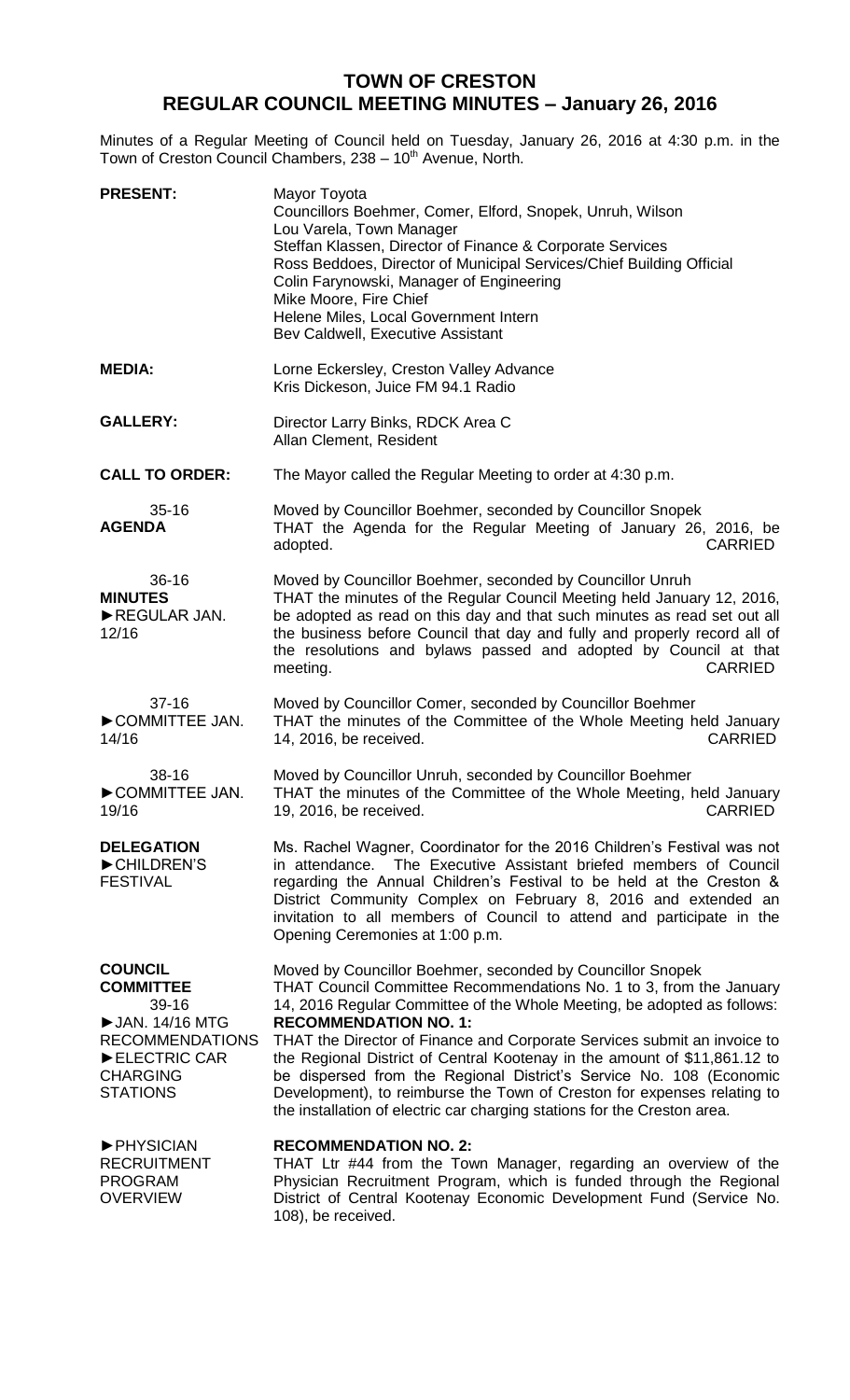| ▶ KOOTENAY<br>ROCKIES TOURISM                                                                                      | <b>RECOMMENDATION NO. 3:</b><br>THAT the Town Manager forward a request to Kootenay Rockies Tourism,<br>to carry over any 2015 allocated funds for the Expression of Interest<br>submitted by the Creston Valley Chamber of Commerce with respect to<br>Community Tourism Foundation funding to develop a Tourism Plan, to<br>2016; AND FURTHER, THAT the Mayor, along with Regional District of<br>Central Kootenay Directors for Areas B and C meet with the President of<br>the Creston Valley Chamber of Commerce to discuss the proposal to<br>Kootenay Rockies Tourism for funding to develop a Tourism Plan for the<br>Creston Valley.<br><b>CARRIED</b> |
|--------------------------------------------------------------------------------------------------------------------|-----------------------------------------------------------------------------------------------------------------------------------------------------------------------------------------------------------------------------------------------------------------------------------------------------------------------------------------------------------------------------------------------------------------------------------------------------------------------------------------------------------------------------------------------------------------------------------------------------------------------------------------------------------------|
| 40-16<br>▶ JAN. 19/16 MTG<br><b>RECOMMENDATIONS</b><br><b>BUDGET REVIEW</b><br>(P/W/DEV. SERVICES<br>/ENGINEERING) | Moved by Councillor Boehmer, seconded by Councillor Snopek<br>THAT Council Committee Recommendations No. 1 and 2, from the<br>January 19, 2016 Regular Committee of the Whole Meeting, be adopted<br>as follows:<br><b>RECOMMENDATION NO. 1:</b><br>THAT the verbal report by the Director of Municipal Services, regarding the<br>2016 core budget review and one-time supplemental requests and capital<br>projects for the Public Works, Development Services and Engineering<br>Departments, be received.                                                                                                                                                   |
| CEMETERY<br><b>BUDGET</b>                                                                                          | <b>RECOMMENDATION NO. 2:</b><br>THAT Council approves in principle, the 2016 General Operating Budget<br>for Creston Cemetery facilities, a copy of which is attached to and forms a<br>part of these minutes as Appendix 'I', as presented by the Director of<br>Municipal Services and approved by the Cemetery Select Committee;<br>AND FURTHER, THAT staff is authorized to forward the proposed 2016<br>General Operating Budget for the Creston Cemetery facilities, to the<br>Regional District of Central Kootenay for approval.<br><b>CARRIED</b>                                                                                                      |
| $41 - 16$<br>▶ 2016 CHILDREN'S<br><b>FESTIVAL</b>                                                                  | Moved by Councillor Boehmer, seconded by Councillor Comer<br>THAT Ltr #57 from Rachel Wagner, being a delegation request with<br>respect to an invitation to Council members to attend the Opening<br>Ceremonies of the 2016 Children's Festival on February 8, 2016, be<br><b>CARRIED</b><br>received.                                                                                                                                                                                                                                                                                                                                                         |
| 42-16<br>RQST SIDEWALK<br>PINE/RAILWAY                                                                             | Moved by Councillor Snopek, seconded by Councillor Wilson<br>THAT Ltr #38 from Bruce Mabin, requesting Council consider funding in<br>the 2016 or 2017 budget to install a hard surface sidewalk or ramp to<br>accommodate safe pedestrian access to south Creston from Pine Street to<br>Railway Boulevard, be referred to 2016 budget discussions for further<br>consideration.<br><b>CARRIED</b>                                                                                                                                                                                                                                                             |
| 43-16<br>RQST GRANT RE<br><b>CBEEN</b>                                                                             | Moved by Councillor Boehmer, seconded by Councillor Wilson<br>THAT Ltr #23 from the Columbia Basin Environmental Education Network<br>(CBEEN), requesting a discretionary grant, be received; AND FURTHER,<br>THAT Council approves a discretionary grant to the Columbia Basin<br>Environmental Education Network (CBEEN), in the amount of \$400, to<br>assist with expenses relating to its Wild Voices for Kids program.<br><b>CARRIED</b>                                                                                                                                                                                                                  |
| 44-16<br>CITIZEN SURVEY                                                                                            | Moved by Councillor Boehmer, seconded by Councillor Wilson<br>THAT Ltr #59 from the Town Manager, regarding a Citizen Satisfaction<br>Survey, be received; AND FURTHER, THAT Council authorizes the<br>deferral of conducting a Citizen Satisfaction Survey for the Town of<br>Creston, to the 2017 budget year, due to the Official Community Plan<br>process that is being carried out in 2016 and due to limited staff capacity.<br><b>CARRIED</b>                                                                                                                                                                                                           |
| 45-16<br>RQST LTR OF<br><b>SUPPORT</b><br>(KUSKANOOK)<br>HARBOUR SOC.)                                             | Moved by Councillor Wilson, seconded by Councillor Unruh<br>THAT Ltr #54 from the Kuskanook Harbour Society, requesting a letter of<br>support, be received; AND FURTHER, THAT Council authorizes the<br>Mayor to write the Kuskanook Harbour Society, advising of Council's<br>support of their application to the Columbia Basin Trust, Recreation<br>Infrastructure Grants Program, for improvements to the wooden pile<br><b>CARRIED</b><br>breakwater at Kuskanook Harbour.                                                                                                                                                                                |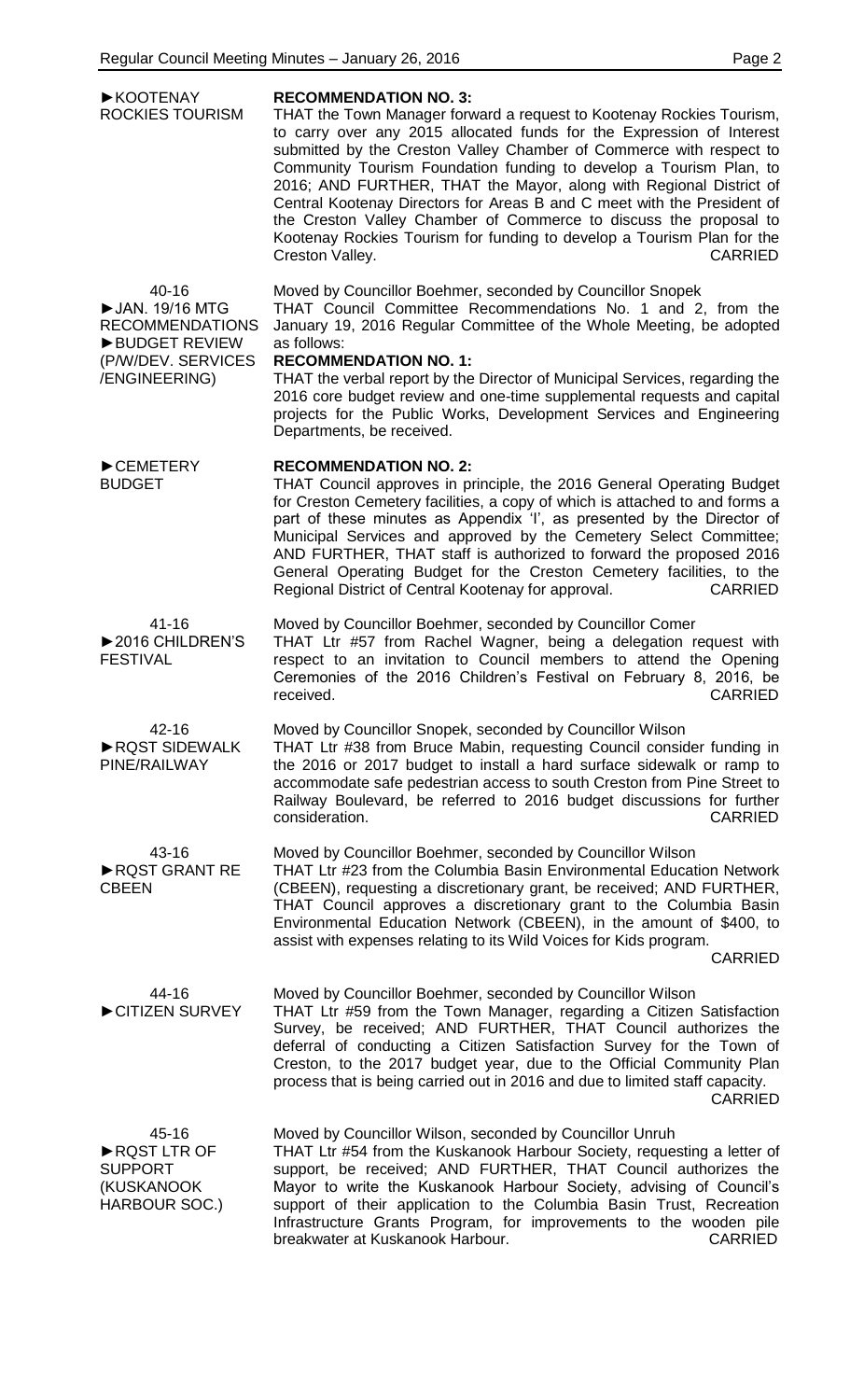| <b>BYLAWS</b>                                                                  |                                                                                                                                                                                                                                                                                                                                                                                                                                                                            |
|--------------------------------------------------------------------------------|----------------------------------------------------------------------------------------------------------------------------------------------------------------------------------------------------------------------------------------------------------------------------------------------------------------------------------------------------------------------------------------------------------------------------------------------------------------------------|
| 46-16<br>BYLAW 1835<br>(ADOPTION)                                              | Moved by Councillor Comer, seconded by Councillor Boehmer<br>THAT Records Management Bylaw No. 1835, 2016, be adopted.<br><b>CARRIED</b>                                                                                                                                                                                                                                                                                                                                   |
| $47 - 16$<br>COMMITTEE OF<br>THE WHOLE<br><b>AGENDA</b>                        | Moved by Councillor Snopek, seconded by Councillor Unruh<br>THAT the Regular Committee of the Whole Meeting agenda, as presented,<br>be received.<br><b>CARRIED</b>                                                                                                                                                                                                                                                                                                        |
| <b>NEW BUSINESS</b><br>48-16<br>$\blacktriangleright$ SCEEP<br><b>WORKSHOP</b> | Moved by Councillor Unruh, seconded by Councillor Boehmer<br>THAT Ltr #68 from the Regional District of Central Kootenay, regarding a<br>Strategic Community Energy and Emissions Plan (SCEEP) workshop, be<br>received; AND FURTHER, THAT any member of Council wishing to attend<br>the Strategic Community Energy and Emissions Plan (SCEEP) Workshop<br>in Nelson on February 19, 2016, be authorized to do so, with expenses<br>paid as per Policy.<br><b>CARRIED</b> |
| <b>REPORTS OF REPS.</b><br>CLR BOEHMER                                         | Councillor Boehmer reported on his attendance at a Cemetery Select<br>Committee meeting.                                                                                                                                                                                                                                                                                                                                                                                   |
| CLR COMER                                                                      | Councillor Comer reported on her attendance at a Creston Valley Spirit<br>Committee meeting, a Trails Committee meeting, and a Library Strategic<br>Planning meeting.                                                                                                                                                                                                                                                                                                      |
| CLR ELFORD                                                                     | Councillor Elford reported on his attendance at a welcome reception for a<br>Japanese happiness scholar, Dr. Takayoshi Kusago. Dr. Kusago has<br>worked on rural wellbeing issues both in Japan and with the federal<br>government in Bhutan. He is internationally respected and currently a<br>visiting professor at UBC where he is working with economist Dr. John<br>Helliwell – author of UN world happiness reports.                                                |
| CLR SNOPEK                                                                     | Councillor Snopek reported on his attendance at a welcome reception for<br>Dr. Kusago, and the Creston-Kaminoho Friendship Society Annual<br>General Meeting.                                                                                                                                                                                                                                                                                                              |
| CLR UNRUH                                                                      | Councillor Unruh reported on her attendance at a Creston Valley Chamber<br>of Commerce meeting and the welcome reception for Dr. Kusago.                                                                                                                                                                                                                                                                                                                                   |
| CLR WILSON                                                                     | Councillor Wilson reported on her attendance at the welcome reception for<br>Dr. Kusago, the Creston-Kaminoho Friendship Society Annual General<br>Meeting, and submitted an article in the Creston Valley Advance, entitled<br>'Creative Thinking'.                                                                                                                                                                                                                       |
| MAYOR TOYOTA                                                                   | Mayor Toyota reported on his attendance at the welcome reception for Dr.<br>Kusago, a Cemetery Select Committee meeting, Regional District of<br>Central Kootenay meetings, and a meeting with TELUS.                                                                                                                                                                                                                                                                      |
| 49-16<br>RECEIVE<br><b>REPORTS</b>                                             | Moved by Councillor Boehmer, seconded by Councillor Unruh<br>THAT the verbal Reports of Council members, be received.<br><b>CARRIED</b>                                                                                                                                                                                                                                                                                                                                    |
| <b>GIVING OF NOTICES</b>                                                       | COTW - Feb. 2 (Special budget meeting), 16, Mar. 15, Apr. 19, 2016<br>COUNCIL – $2^{nd}$ & $4^{th}$ Tuesdays of each month, Feb. 9, 23, Mar. 8, 22, Apr.<br>12, 26, 2016.                                                                                                                                                                                                                                                                                                  |
| <b>QUESTION PERIOD</b>                                                         | There were no questions from the media or members of the Gallery.                                                                                                                                                                                                                                                                                                                                                                                                          |
| $50 - 16$<br><b>MOVE TO</b><br><b>COMMITTEE OF THE</b><br><b>WHOLE</b>         | Moved by Councillor Snopek, seconded by Councillor Wilson<br>THAT Council move to Committee of the Whole at 4:49 p.m., for a<br>presentation by the Fire Chief for the Fire and Protective Services<br>Department, with respect to the 2016 Core Budget and one-time<br>supplemental requests and capital projects.<br><b>CARRIED</b>                                                                                                                                      |
| $51 - 16$<br><b>RISE WITHOUT</b><br><b>REPORTING</b>                           | Moved by Councillor Snopek, seconded by Councillor Wilson<br>THAT Council rise from the Committee of the Whole meeting, without<br>reporting, to reconvene the Regular Council meeting 8:34 p.m.                                                                                                                                                                                                                                                                           |